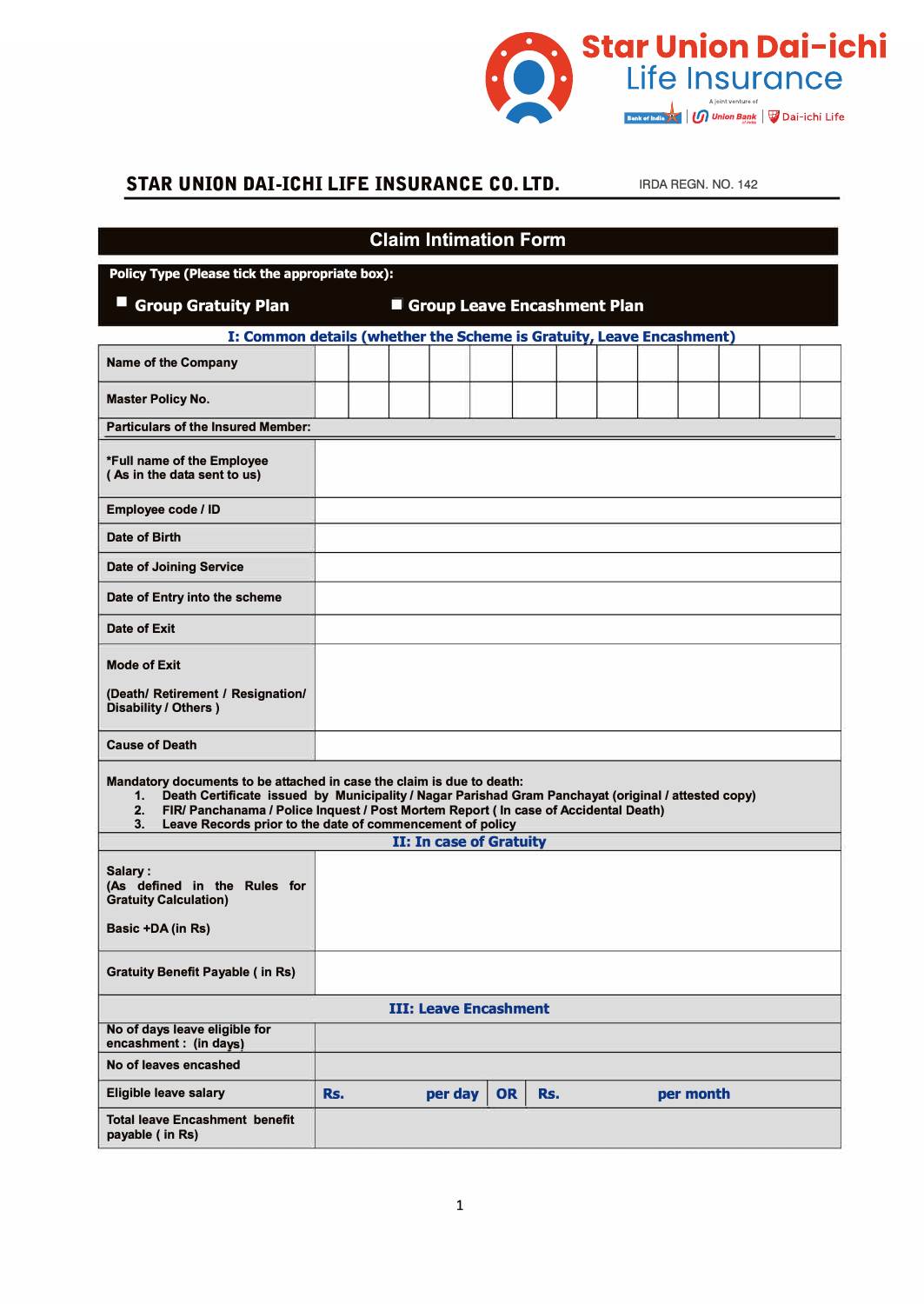

## **STAR UNION DAI-ICHI LIFE INSURANCE CO. LTD. IRDA REGN. NO. 142**

**company** 

| <b>IV: Direct Fund transfer Details</b> |  |  |  |
|-----------------------------------------|--|--|--|
| <b>Name of the Bank</b>                 |  |  |  |
| <b>Bank Account No. &amp; Name</b>      |  |  |  |
| <b>Bank Branch Name &amp; Code</b>      |  |  |  |
| <b>Nature of Account</b>                |  |  |  |
| <b>IFSC code</b>                        |  |  |  |
| <b>MICR Number</b>                      |  |  |  |
|                                         |  |  |  |

I/We In respect of the above mentioned policy claim, I hereby solemnly declare that the foregoing statements are true and correct to the best of my knowledge. I also certify that the Insured Member was actively at work at the time of joining the policy and was also employed at the time of death/exit. I also confirm that the person claiming the benefits is the beneficiary as designated by the Insured Member and registered with us. **Seal of the** <br>
Seal of the **Seal of the** 

**Signature of the Authorised Signatory /Trustees of Employees Group Gratuity/ Group Leave Encashment.** 

| <b>Advance Discharge Voucher</b>                                                                                                                                                                                                                                                                                                                                                                                                                                                                                                                |                                                      |                                                                                                                                                                                                                                                                                    |  |  |  |  |  |
|-------------------------------------------------------------------------------------------------------------------------------------------------------------------------------------------------------------------------------------------------------------------------------------------------------------------------------------------------------------------------------------------------------------------------------------------------------------------------------------------------------------------------------------------------|------------------------------------------------------|------------------------------------------------------------------------------------------------------------------------------------------------------------------------------------------------------------------------------------------------------------------------------------|--|--|--|--|--|
| I/We, Los                                                                                                                                                                                                                                                                                                                                                                                                                                                                                                                                       | the Master Policyholder) under the Master Policy no. | (Name of<br>do hereby acknowledge that the Star Union Dai-ichi Life Insurance Company Ltd. has paid us a sum of<br>Rs.<br>Noting the words Rs.<br>Solution of the settlement under the reported death/Exit claim<br>Solution of the settlement under the reported death/Exit claim |  |  |  |  |  |
| Please affix Re. 1/<br><b>Revenue Stamp and</b><br>sign across the stamp                                                                                                                                                                                                                                                                                                                                                                                                                                                                        |                                                      | <b>Full postal address of the Master</b><br><b>Policy Holder</b>                                                                                                                                                                                                                   |  |  |  |  |  |
| <b>Authorized Signatory</b><br>should sign agss<br>the revenue stamp.                                                                                                                                                                                                                                                                                                                                                                                                                                                                           | <b>Seal of the Master Policy</b><br>Holder           |                                                                                                                                                                                                                                                                                    |  |  |  |  |  |
| Declaration: We hereby declare that the information given above is correct to the best of our knowledge<br>and belief. The information has been received and confirmed at our end and after due diligence is<br>observed, the same has been re-produced herewith while filling this Claim Intimation Form - Groups. We<br>also declare that we are the sole beneficiaries under the Group Claim paid vide this Discharge Form. The<br>amount mentioned is the full and final amount covered under the said master policy for this Life Assured. |                                                      |                                                                                                                                                                                                                                                                                    |  |  |  |  |  |
| Signature of the Authorized Signatory<br>Signature of the Witness                                                                                                                                                                                                                                                                                                                                                                                                                                                                               |                                                      |                                                                                                                                                                                                                                                                                    |  |  |  |  |  |
|                                                                                                                                                                                                                                                                                                                                                                                                                                                                                                                                                 |                                                      | * All columns have to be filled up compulsorily, without which the claim form cannot be accepted.                                                                                                                                                                                  |  |  |  |  |  |
|                                                                                                                                                                                                                                                                                                                                                                                                                                                                                                                                                 | $\overline{2}$                                       |                                                                                                                                                                                                                                                                                    |  |  |  |  |  |
|                                                                                                                                                                                                                                                                                                                                                                                                                                                                                                                                                 | Star Union Dai-ichi Life Insurance Company Limited   |                                                                                                                                                                                                                                                                                    |  |  |  |  |  |